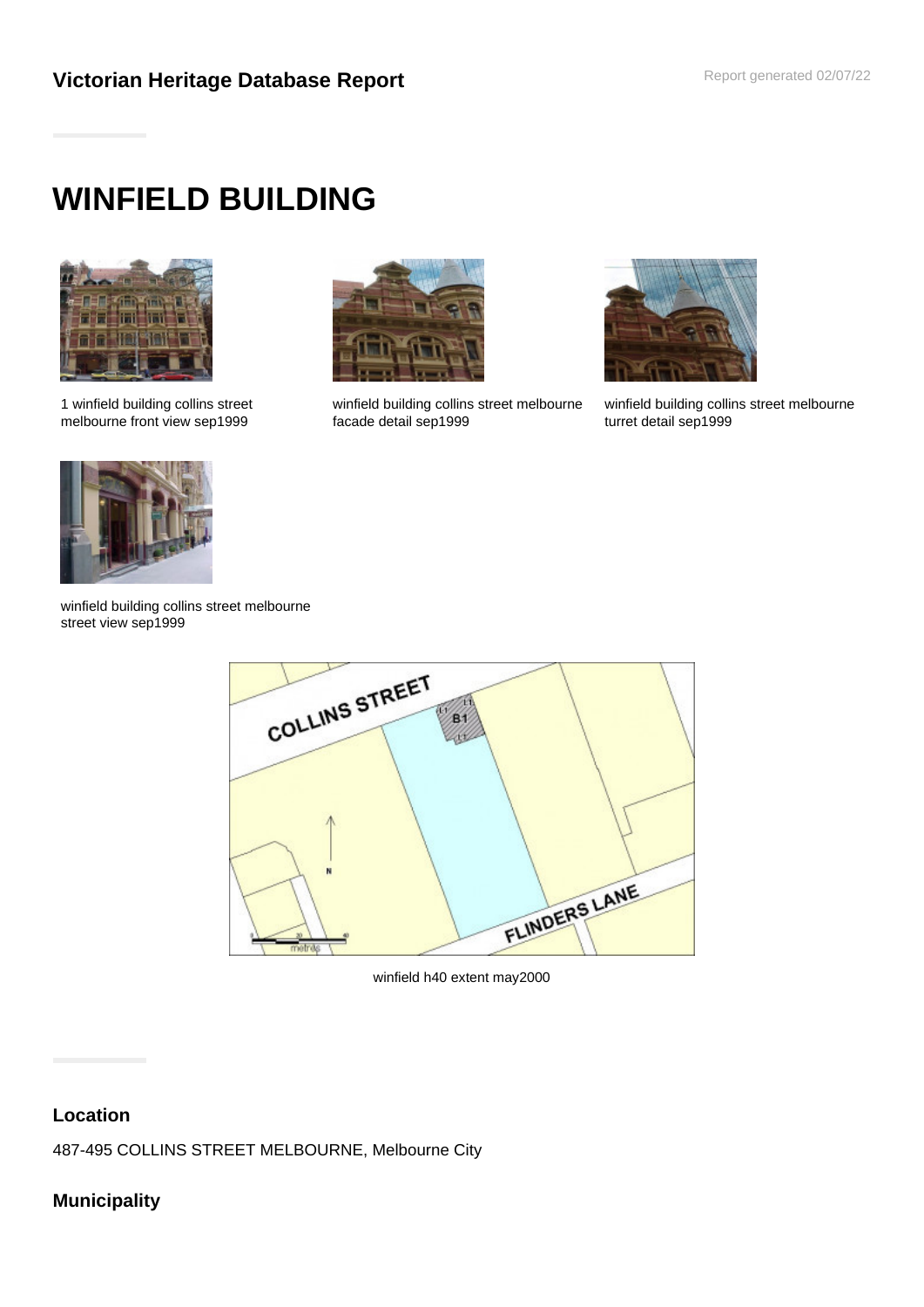### MELBOURNE CITY

## **Level of significance**

Registered

## **Victorian Heritage Register (VHR) Number**

H0040

#### **Heritage Overlay Numbers**

HO612

### **VHR Registration**

October 9, 1974

## **Amendment to Registration**

August 17, 2000

## **Heritage Listing**

Victorian Heritage Register

## **Statement of Significance**

Last updated on - June 2, 2000

What is significant?

The Winfield Building, formerly the Wool Exchange building, 487-495 Collins Street, was erected in 1891. It became known as the Winfield Building from the mid 1920s. The architects were Charles D'Ebro and Richard Speight jnr. It is believed to have been built for J R Murphy, owner of Murphy's brewery. Part of the financing for the building came from the architect and his father, Richard Speight Snr, a commissioner of the Victorian Railways. From 1892 to 1894 the building was Melbourne's first amalgamated wool exchange and incorporated an auction hall which brought together all the Melbourne wool sales. Other tenants in the rear stores included the Melbourne Chilled Butter Company and Melbourne Cool Storage Co. The front section to Collins Street is all that remains of the original, much larger complex. The rear of the Winfield Building was replaced by a fourteen storey extension in 1984, part of the redevelopment of the site as a hotel. The four storey building with a facade to Collins Street was built as two ground level shops with offices overhead. It is constructed of brick on a bluestone plinth and cement render mouldings. It is in the English Queen Anne style, reflecting the architectural influence of Richard Norman Shaw in England. The corner treatment echoes the adjacent Rialto building, being splayed and crowned by a conical turret. Characteristic of the Queen Anne style is the steep pediment at roof level, reminiscent of Flemish gables and penetrated by windows. Also contributing to the style is the banded cement contrasting to the face red brickwork and the wide variety of window treatments. The dormer windows and decorative iron ridgework add further interest to the variegated and picturesque roofline.

How is it significant?

The Winfield Building is of architectural and historical significance to the State of Victoria.

Why is it significant?

The Winfield Building is architecturally significant as one of the best examples of the Queen Anne style in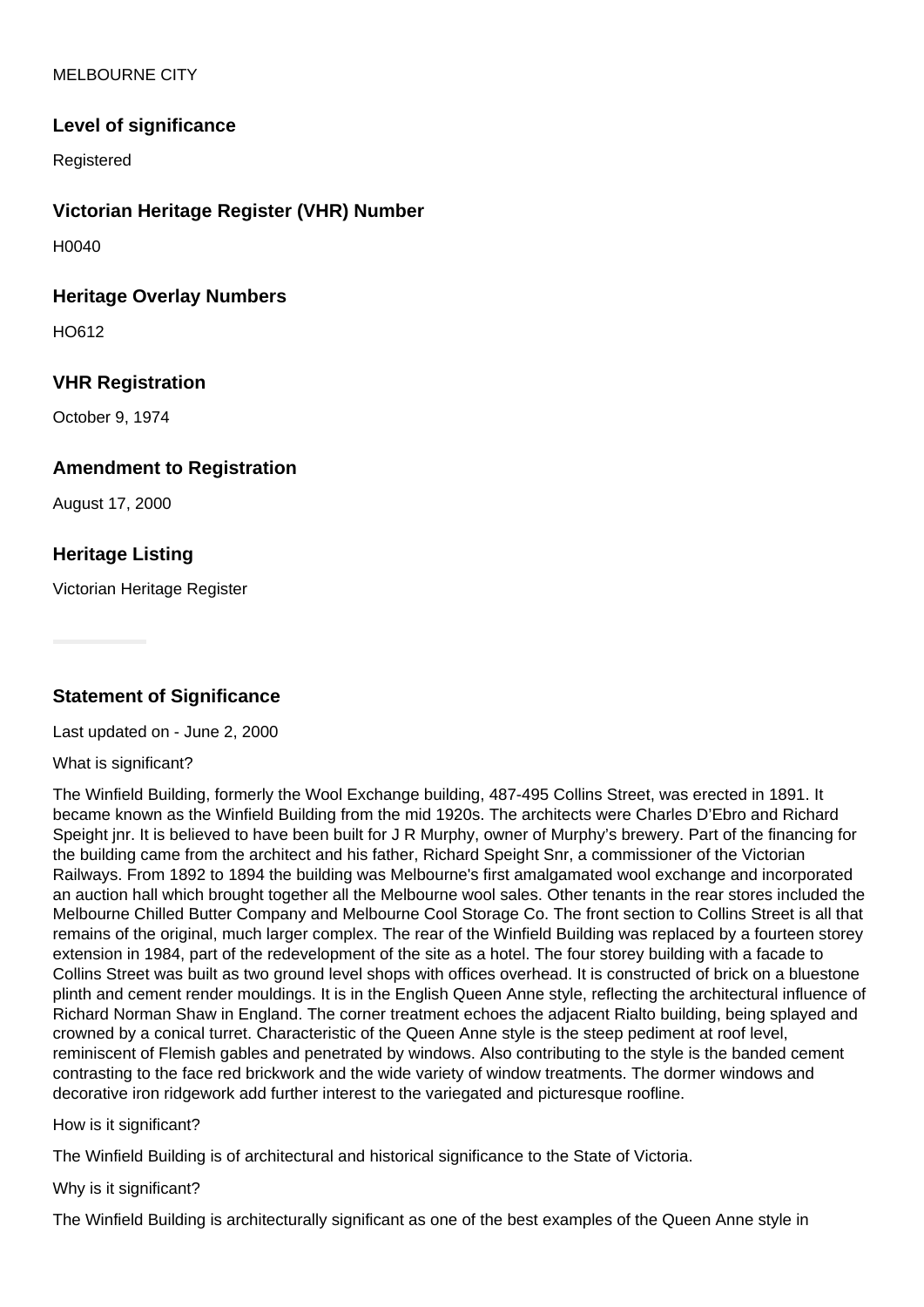Victoria. In contrast to the Gothic and classical modes, the Queen Anne style was employed only sparingly for Victoria's commercial buildings in the 1890s. However, the style was well suited to the flamboyant and confident designs favoured by commercial developers during the so-called 'boom period'. It is one of architect Charles D'Ebro's finest buildings.

The Winfield Building is architecturally significant for its unique spatial relationship to the adjacent Rialto building, with which it formed a narrow laneway. Together they form an integral part of the exceptional block of late Victorian 'boom' period buildings in Collins Street.

The Winfield Building is historically significant as the location of the amalgamated Wool Exchange. The wool industry and its stores was a dominant force in the west part of the city and the Winfield Building became a focal point for the industry from the early 1890s.

The Winfield Building is historically significant as a demonstration of the building boom in Melbourne during the early 1890s, shortly before the economic depression halted building for most of the decade. The design demonstrates the new approach to office accommodation, being specifically planned for a range of commercial tenants and with shops to the ground floor of the street facade.

# **Permit Exemptions**

<span class="c1">General Conditions:<br /> 1. All exempted alterations are to be planned and carried out in a manner which prevents damage to the fabric of the registered place or object.<br />>>>> 2. Should it become apparent during further inspection or the carrying out of alterations that original or previously hidden or inaccessible details of the place or object are revealed which relate to the significance of the place or object, then the exemption covering such alteration shall cease and the Executive Director shall be notified as soon as possible.<br /> 3. If there is a conservation policy and plan approved by the Executive Director, all works shall be in accordance with it.<br /> 4. Nothing in this declaration prevents the Executive Director from amending or rescinding all or any of the permit exemptions.<br /> <br />  $\epsilon$  Nothing in this declaration exempts owners or their agents from the responsibility to seek relevant planning or building permits from the responsible authority where applicable.<br />> <br />> Exterior<br />> \* Minor repairs and maintenance which replace like with like.<br />
\* Removal of extraneous items such as air conditioners, pipe work, ducting, wiring, signage, antennae, aerials etc, and making good.<br />> \* No other exemptions apply.<br />> <br />> <br />Interior<br />> \*Any works to the interior which do not effect the external structure, fabric or decorative scheme of the building</span>

| Construction dates                        | 1891,            |
|-------------------------------------------|------------------|
| Architect/Designer                        | D'Ebro, Charles, |
| Heritage Act Categories Registered place, |                  |
| Hermes Number                             | 742              |
| <b>Property Number</b>                    |                  |

# **History**

<span class="c1">Contextual History:<br /> Gothic Revival<br /> Influenced by the moralism of English Gothic Revivalists, Augustus Welby Northmore Pugin and John Ruskin, the revival of medieval Gothic design principles was regarded by many architects as the answer to the problem of a modern style for the 19th century. An 'honest' idiom of expression with links to religious virtue, the Gothic Revival was favoured by designers of churches, schools and university buildings. Varying according to religious persuasion, the Catholic and Anglican churches were the most vocal champions of the Gothic, reflected in the commissioning of extreme High Anglican English architect William Butterfield to design St Pauls Cathedral. A different form of Gothic Revival was used in commercial buildings such as the Olderfleet and the Rialto, their rich, repetitive facades evocative of Venetian mercantile exchange (Philip Goad, Melbourne Architecture p.71).<br />> <br /> History of Place:<br />
lexisted People: Richard Speight Jnr.<br />>
Richard Speight Snr.</span>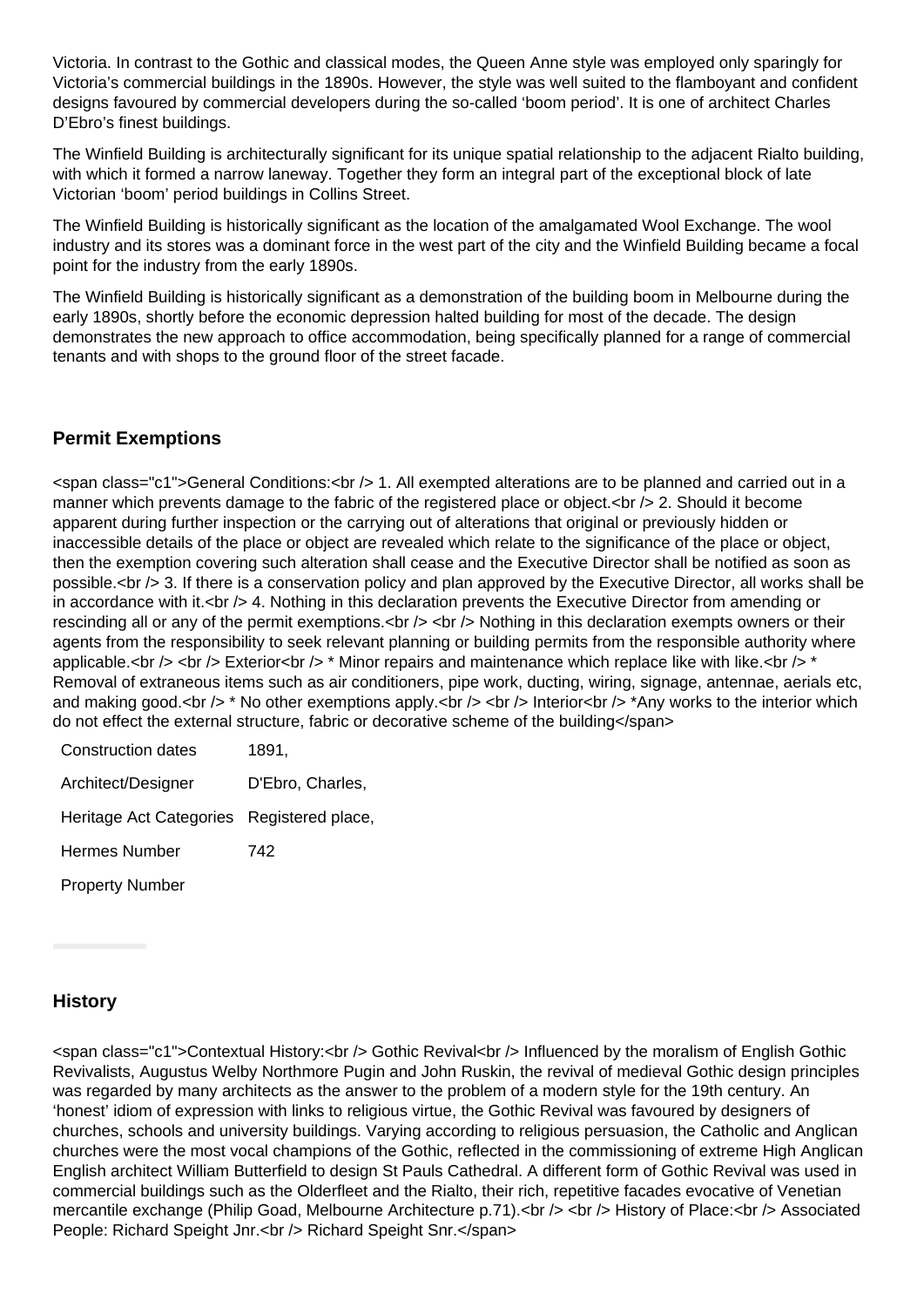# **Assessment Against Criteria**

a. The historical importance, association with or relationship to Victoria's history of the place or object

The Winfield Building was the location of the amalgamated Wool Exchange. The wool industry and its stores was a dominant force in the west part of the city and the Winfield Building became a focal point for the industry from the early 1890s.

b. The importance of a place or object in demonstrating rarity or uniqueness

The Winfield Building has a unique spatial relationship to the adjacent Rialto building, with which it formed a narrow laneway known as Winfield Square.

In contrast to the Gothic and classical modes, the Queen Anne style was employed only sparingly for Victoria's commercial buildings in the 1890s.

c. The place or object's potential to educate, illustrate or provide further scientific investigation in relation to Victoria's cultural heritage

d. The importance of a place or object in exhibiting the principal characteristics or the representative nature of a place or object as part of a class or type of places or objects

The design of the Winfield Building demonstrates the contemporary approach to office accommodation, being specifically planned for a range of commercial tenants and with shops to the ground floor of the street facade.

e. The importance of the place or object in exhibiting good design or aesthetic characteristics and/or in exhibiting a richness, diversity or unusual integration of features

The Queen Anne style was well suited to the flamboyant and confident designs favoured by commercial developers during the so-called 'boom period'. It is one of architect Charles D'Ebro's most exuberant buildings.

f. The importance of the place or object in demonstrating or being associated with scientific or technical innovations or achievements

g The importance of the place or object in demonstrating social or cultural associations

### **Extent of Registration**

#### NOTICE OF REGISTRATION

As Executive Director for the purpose of the Heritage Act, I give notice under section 46 that the Victorian Heritage Register is amended in that the Heritage Register Number H40 in the category described as a Heritage Place is now described as:

Winfield Building, 487-495 Collins Street, Melbourne , Melbourne City Council.

#### EXTENT:

1. All the buildings and structures being B1 Building as marked on Diagram 40 held by the Executive Director.

2. All the land marked L1 on Diagram 40 held by the Executive Director, being described in Plan of Consolidation CP174333B Vol. 10049 Fol. 367 and 368 being part of Crown Allotments 14 and 15, Section 2, in the Parish of Melbourne North.

Dated 3 August 2000

RAY TONKIN Executive Director